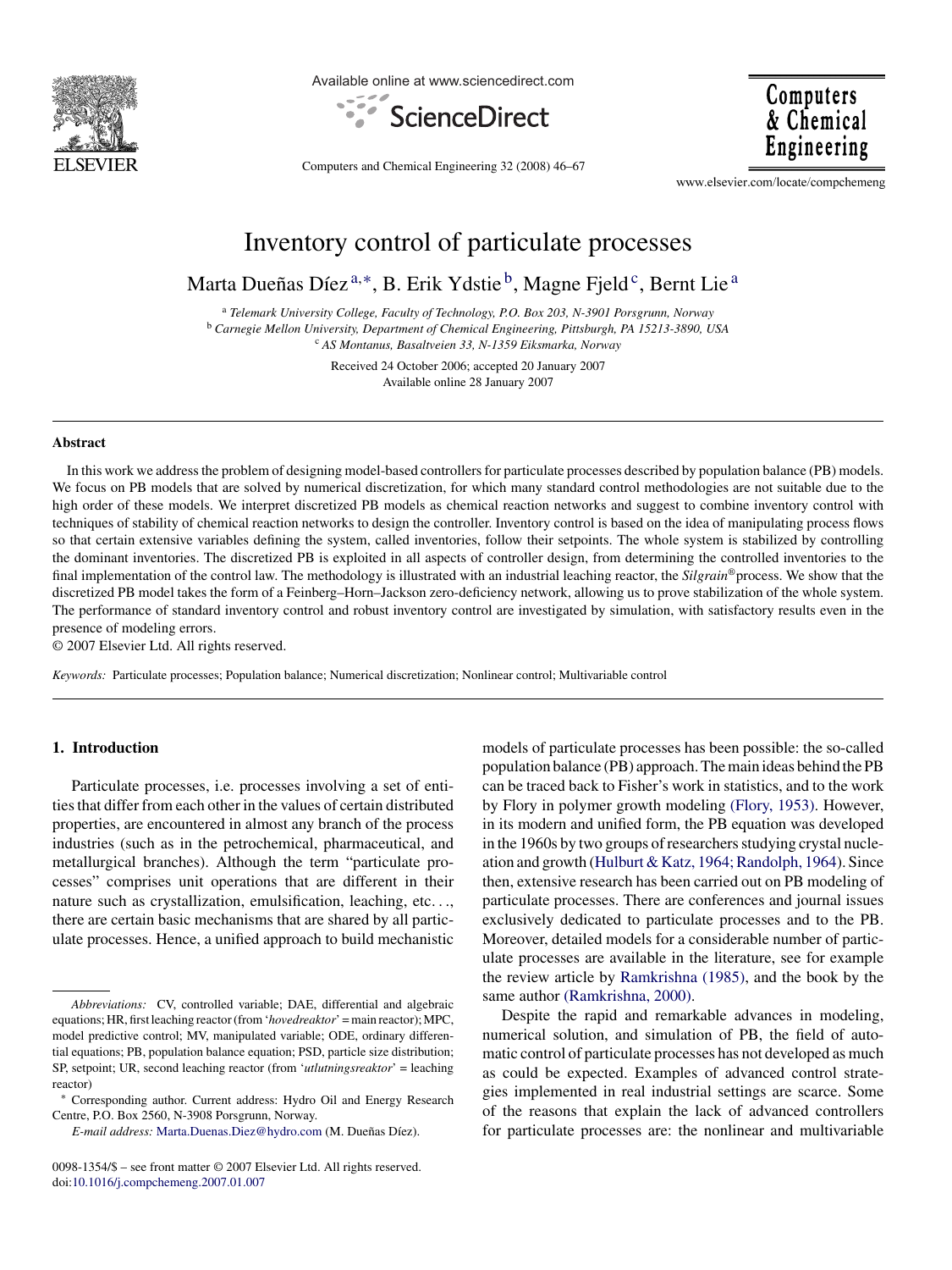|                         | <b>Nomenclature</b>                     |  |  |
|-------------------------|-----------------------------------------|--|--|
| a                       | particle breakage frequency function    |  |  |
| A                       | stoichiometric matrix                   |  |  |
| h                       | birth probability distribution function |  |  |
| B                       | birth rate                              |  |  |
| $c_p$                   | heat capacity                           |  |  |
| $\boldsymbol{C}$        | mole concentration                      |  |  |
| $\overline{\mathbf{C}}$ | controller operator                     |  |  |
| $C_{\rm D}$             | discharge coefficient                   |  |  |
| $\overline{d}$          | modelled disturbance                    |  |  |
| D                       | death rate                              |  |  |
| $D_{\rm cut}$           | cut size                                |  |  |
| $D_{\rm p}$             | particle diameter                       |  |  |
| e                       | error                                   |  |  |
| E                       | activation energy (kinetic rate)        |  |  |
| g                       | acceleration of gravity                 |  |  |
| Η                       | specific enthalpy                       |  |  |
| k                       | preexponential factor (kinetic rate)    |  |  |
| l                       | linkage classes                         |  |  |
| т                       | manipulated variable                    |  |  |
| $m_j$                   | <i>j</i> th moment                      |  |  |
| $\overline{M}$          | mass                                    |  |  |
| $\dot{M}$               | mass flow rate                          |  |  |
| $M_{\rm w}$             | molecular weight                        |  |  |
| $n_{\rm c}$             | set of complexes                        |  |  |
| $n_{\rm s}$             | set of chemical species                 |  |  |
| Ň                       | molar flow rate                         |  |  |
| p                       | production term (balance law)           |  |  |
| $\overline{P}$          | pressure                                |  |  |
| $\boldsymbol{q}$        | volumetric flow rate                    |  |  |
| Q                       | heat loss                               |  |  |
| r                       | reaction rate                           |  |  |
| S                       | rank of reaction network                |  |  |
| S                       | switching surface                       |  |  |
| t                       | time                                    |  |  |
| Т                       | temperature                             |  |  |
| u <sub>sup</sub>        | superficial velocity                    |  |  |
| U                       | internal energy                         |  |  |
| υ                       | inventory                               |  |  |
| $V_{(x)}$               | storage function                        |  |  |
| V                       | volume                                  |  |  |
| $\boldsymbol{w}$        | component weight fraction               |  |  |
| W                       | component mass                          |  |  |
| $W_t$                   | matrix of weighting factors             |  |  |
| Ŵ                       | component mass flow rate                |  |  |
| $\boldsymbol{x}$        | controlled inventories                  |  |  |
| y                       | uncontrolled inventories                |  |  |
| Z                       | intensive variables                     |  |  |
|                         |                                         |  |  |

### *Greek symbols*

|  | $\alpha$ | measure of conversion |  |  |
|--|----------|-----------------------|--|--|
|--|----------|-----------------------|--|--|

- *β* fraction of reaction via HCl
- *γ* reaction order (kinetic rate)
- *δ* delta dirac function

| Δ                                                     | lumped uncertainty                              |  |  |
|-------------------------------------------------------|-------------------------------------------------|--|--|
| $\Delta H_\text{r}$                                   | reaction enthalpy                               |  |  |
| ε                                                     | void bed fraction                               |  |  |
| ζ                                                     | <i>internal</i> coordinate in the PB            |  |  |
| ζ                                                     | size of <i>mother</i> particle (disintegration) |  |  |
| $\rho$                                                | density                                         |  |  |
| Σ                                                     | surface to volume ratio                         |  |  |
| $\phi$                                                | transport term (balance law)                    |  |  |
| Φ                                                     | discrete density distribution function          |  |  |
| $\dot{\phi}$                                          | discrete density distribution function flow     |  |  |
| $\psi$                                                | intensive population density distribution       |  |  |
| Ψ                                                     | extensive population density distribution       |  |  |
| ψ                                                     | population density distribution flow            |  |  |
| Subscripts                                            |                                                 |  |  |
| acid                                                  | relative to the acid and/or acid compound       |  |  |
| feed                                                  | relative to the inlet of the HR                 |  |  |
| in                                                    | relative to the inlet flow of a compartment     |  |  |
| Me                                                    | metallic component, i.e. Fe, Al, and Ca         |  |  |
| RI                                                    | relative to the disintegration region of the HR |  |  |
| RII                                                   | relative to the storage region of the HR        |  |  |
| <b>RIII</b>                                           | relative to the sedimentation region of the UR  |  |  |
| <b>RIV</b>                                            | relative to the dissolution region of the UR    |  |  |
| out                                                   | relative to the outflow from the reactor        |  |  |
|                                                       | overflow relative to the overflow of the UR     |  |  |
| sediment relative to the sedimentation flow in the UR |                                                 |  |  |
| solid                                                 | relative to the particulate phase               |  |  |
| surroundings relative to the surroundings             |                                                 |  |  |
|                                                       | tapping relative to a tapping flow              |  |  |

*δ* deficiency of reaction network

input-output behavior of such processes, the distributed nature of the PB models (i.e. infinite number of internal states), limited instrumentation (it remains difficult to measure the distribution of properties), insufficient degrees of freedom or manipulated variables, and batch or semibatch operation. Nonlinear and multivariable control approaches would thus be desirable for many particulate processes, but they are also harder to implement than linear single-input single-output approaches.

Some review papers on the status of certain branches of particulate processes include sections on the status of automatic control, such as the papers by [Rawlings et al. \(1993\)](#page--1-0) and [Braatz](#page--1-0) [\(2002\)](#page--1-0) dealing with crystallization; the papers by [Wang and](#page--1-0) [Cameron \(2002\)](#page--1-0) and [Cameron, Wang, Immanuel, and Stepanek](#page--1-0) [\(2005\)](#page--1-0) dealing with granulation. As regards theoretical controlrelated issues, one of the first references is the controllability analysis suggested in [Semino and Ray \(1995a, 1995b\).](#page--1-0)

The most extensive work on design of nonlinear controllers for particulate processes is probably a series of papers coauthored by Christofides and a book by the same author [\(Christofides, 2002\).](#page--1-0) Their approach, nonlinear output feedback control, was tested on a crystallization process [\(Chiu &](#page--1-0) [Christofides, 1999, 2000\),](#page--1-0) and an aerosol flow reactor [\(Chiu &](#page--1-0) [Christofides, 2000\). T](#page--1-0)he effect of input constraints was discussed